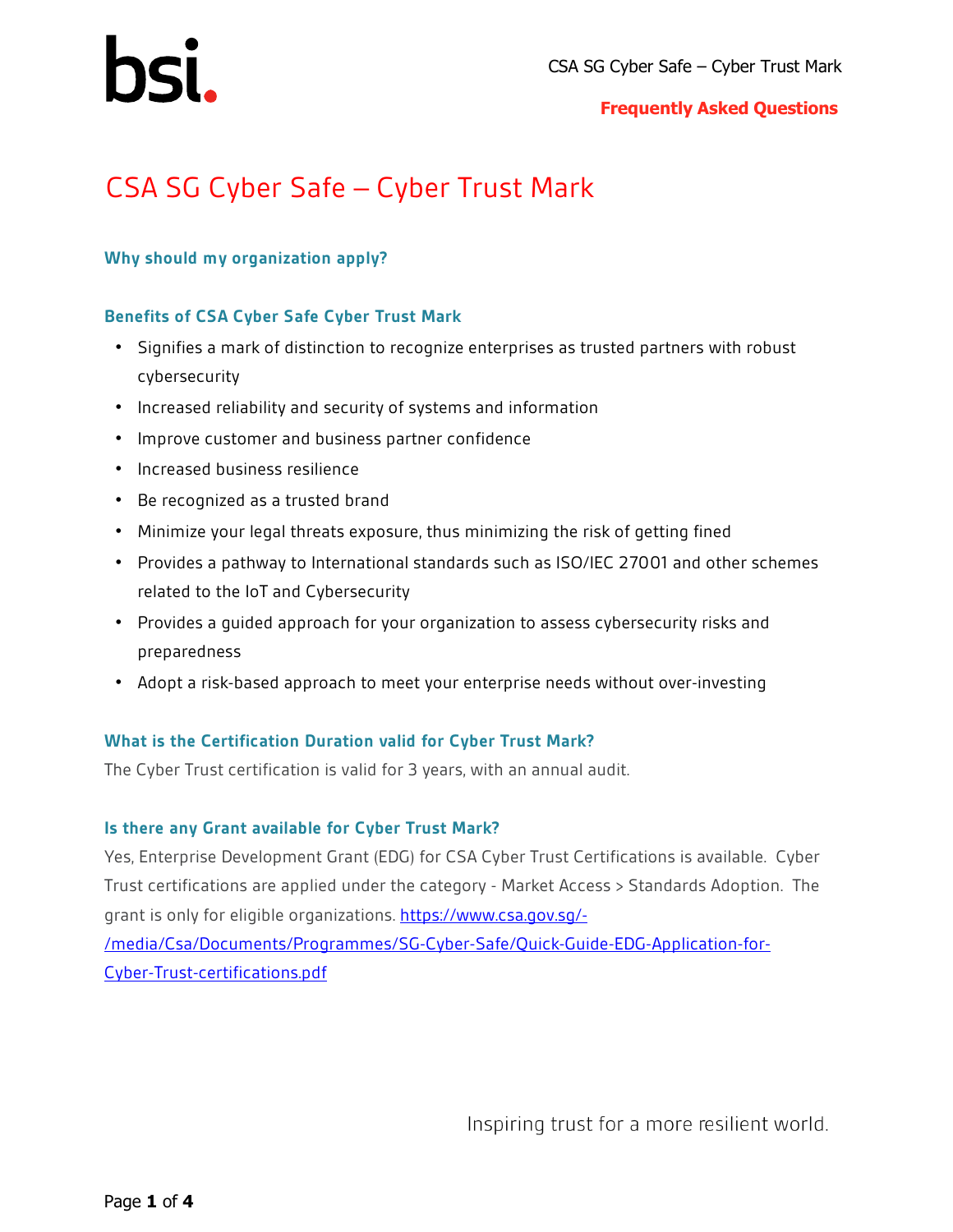#### **Frequently Asked Questions**

#### **CSA SG Cyber Safe Cyber Trust mark – Pricing Table**

#### CSA SG Cyber Safe Cyber Trust mark - Pricing Table

| <b>Number of Persons</b><br>doing work under the<br>organization's control | Low/Med/High<br><b>Business Complexity/</b><br><b>Low/Med/High IT Complexity</b><br>(Initial Year Fee) |        |  |  |  |
|----------------------------------------------------------------------------|--------------------------------------------------------------------------------------------------------|--------|--|--|--|
|                                                                            | Min                                                                                                    | Max    |  |  |  |
| 1 to 100                                                                   | 12,200                                                                                                 | 24,800 |  |  |  |
| 101 to 200                                                                 | 13,600                                                                                                 | 28,300 |  |  |  |
| 201 to 300                                                                 | 15.700                                                                                                 | 31,800 |  |  |  |
| 301 to 500                                                                 | 18,500                                                                                                 | 37,400 |  |  |  |
| 501 to 1000                                                                | 22,000                                                                                                 | 44,400 |  |  |  |
| 1001 to 1500                                                               | 24.800                                                                                                 | 51.400 |  |  |  |
| 1501 to 2000                                                               | 28,300                                                                                                 | 58,400 |  |  |  |
| > 2000                                                                     | Please consult BSI                                                                                     |        |  |  |  |

Please note: The fees indicated in Table are derived from the duration calculated considering the number of personnel under the organization's control and the impact factors considered based on the organization's business and IT complexity. These fees include auditfees (Stage 1 & 2), reporting and application fees. It excludes the annual audityear 2 and year 3 fees

#### **What is the Mode of Assessment for Cyber Trust Mark?**

The mode of assessment (remote/onsite) will involve both review and verification of documents, as well as implementation and effectiveness.

#### **What are the steps to obtaining CSA SG Cyber Safe Cyber Trust mark certification?**



For more information: contact BSI Group Singapore Pte Ltd at CSAinfo@bsigroup.com or call +65 6270 0777 / 9817 8586 / 9630 6425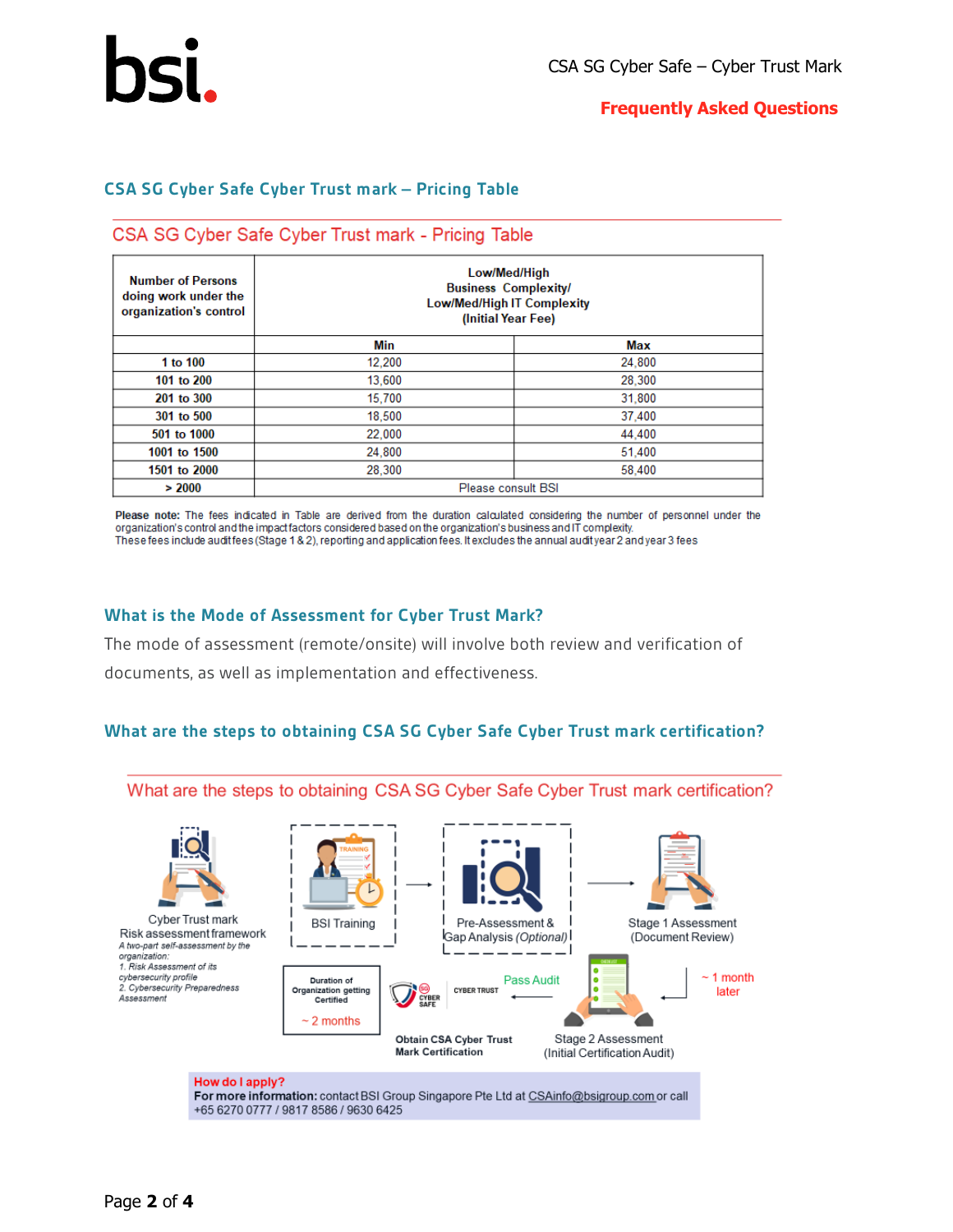

#### **Frequently Asked Questions**

#### **How is the cybersecurity preparedness tier being identified for organizations?**

The organization can use the Cyber Trust mark risk assessment framework to identify which Cybersecurity Preparedness tier is more suitable for their needs.

The Cyber Trust mark risk assessment framework consists of a two-part self-assessment:

- 1. Risk Assessment of its cybersecurity profile
- 2. Cybersecurity Preparedness Assessment

The outcome of the self-assessment will provide the organization with an estimation of its cyber preparedness tier across the different domains, including a list of self-identified gaps against the applicable cyber preparedness domain statements. The organization should consider these gaps while assessing the residual risks for the various risk scenarios as part of the risk assessment. The organization shall also develop appropriate risk treatment plans and remediation activities based on their risk profile.

#### **Which tier of Cybersecurity Preparedness does my organization belong to?**

There are five Cybersecurity Preparedness tiers, with 10 to 22 domains under each tier. Enterprises can use the Cyber Trust mark risk assessment framework to identify which Cybersecurity Preparedness tier is more suitable for their needs.

#### CSA SG Cyber Safe Cyber Trust mark Cybersecurity preparedness tiers

As the risk level of organizations vary, instead of prescribing specific cybersecurity measures, the Cyber Trust mark takes on a risk-based approach to quide organizations in identifying gaps in their implementation of the cybersecurity preparedness measures so that their implementation commensurate with their cybersecurity risk profile.



Organizations with leading **CYBER TRUST** digital maturity level, large Advocate organizations or those operating in/providers to



Organizations with **CYBER TRUST** Performer level, large and some medium organizations

regulated sectors

Organizations with "literate"

digital maturity level, medium

and some large organizations

**CYBER TRUST** Promoter





**CYBER TRUST** Practitioner



**CYBER TRUST** Supporter

Organizations with "starter" digital maturity level medium and small organizations

Organizations with "starter" digital maturity level, small and some micro enterprises including "digital native" startups